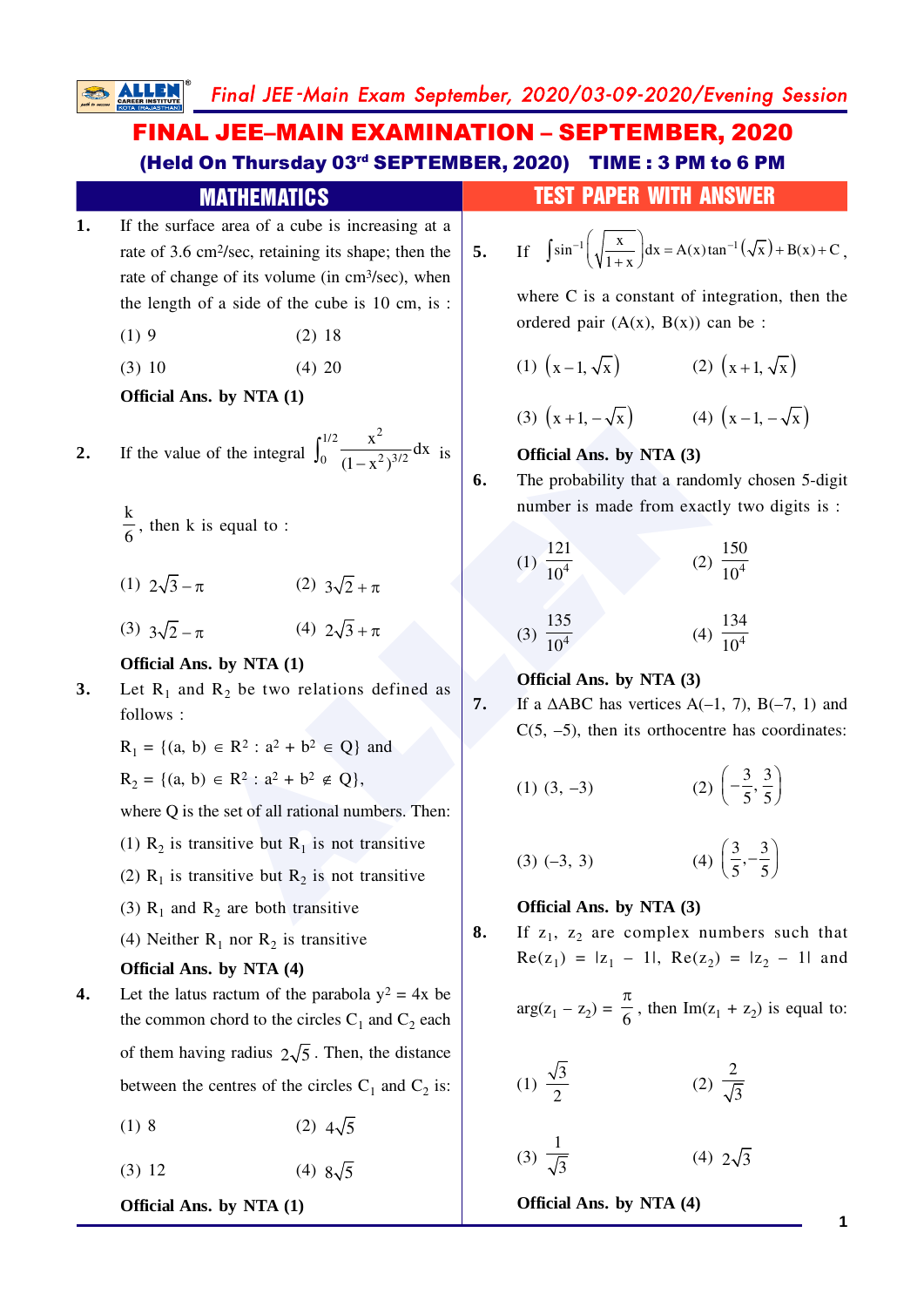# Final JEE -Main Exam September, 2020/03-09-2020/Evening Session

- **9.** The plane which bisects the line joining the points  $(4, -2, 3)$  and  $(2, 4, -1)$  at right angles also passes through the point :
	- $(1)$   $(4, 0, -1)$   $(2)$   $(4, 0, 1)$
	- $(3)$   $(0, 1, -1)$   $(4)$   $(0, -1, 1)$

**Official Ans. by NTA (1)**

**10.** 
$$
\lim_{x \to a} \frac{(a + 2x)^{\frac{1}{3}} - (3x)^{\frac{1}{3}}}{(3a + x)^{\frac{1}{3}} - (4x)^{\frac{1}{3}}} (a \neq 0)
$$
 is equal to :

(1) 
$$
\left(\frac{2}{3}\right)\left(\frac{2}{9}\right)^{\frac{1}{3}}
$$
 (2)  $\left(\frac{2}{3}\right)^{\frac{4}{3}}$ 

$$
(3) \left(\frac{2}{9}\right)^{\frac{4}{3}} \qquad (4) \left(\frac{2}{9}\right)\left(\frac{2}{3}\right)^{\frac{1}{3}}
$$

# **Official Ans. by NTA (1)**

11. Let A be a  $3 \times 3$  matrix such that

$$
adj A = \begin{bmatrix} 2 & -1 & 1 \\ -1 & 0 & 2 \\ 1 & -2 & -1 \end{bmatrix}
$$
 and

 $B = adj$  (adj A).

If  $|A| = \lambda$  and  $|(B^{-1})^T| = \mu$ , then the ordered pair,  $(l\lambda l, \mu)$  is equal to :

$$
(1) \left(\frac{2}{3}\right) \left(\frac{2}{9}\right)^{\frac{1}{3}}
$$
\n
$$
(2) \left(\frac{2}{3}\right)^{\frac{4}{3}}
$$
\n**Official Ans. by NTA (1)**\nOfficial Ans. by NTA (1)

\nOfficial Ans. by NTA (1)

\nOfficial Ans. by NTA (1)

\nand the n<sup>th</sup> term is negative, the

\nadj A =  $\begin{bmatrix} 2 & -1 & 1 \\ -1 & 0 & 2 \\ 1 & -2 & -1 \end{bmatrix}$  and

\n
$$
(3) \frac{\pi}{9}
$$
\nOfficial Ans. by NTA (1)

\nand the n<sup>th</sup> term is negative, the

\nand the n<sup>th</sup> term is negative, the

\nand the n<sup>th</sup> term is  $-4\frac{2}{5}$ 

\n(2) n =

\ndifficial Ans. by NTA (3)

\nif |A| =  $\lambda$  and |(B<sup>-1</sup>)<sup>T</sup>| =  $\mu$ , then the ordered pair,

\n
$$
(1) \left(9, \frac{1}{9}\right)
$$
\n(3)  $\left(9, \frac{1}{81}\right)$ 

\n(4) (3, 81)

\nand the number of terms is negative, the

\nof the right of the series

\n
$$
(2) \left(9, \frac{1}{81}\right)
$$
\nand the number of terms is negative, the

\n
$$
(3) \pi^{th}
$$
 term is  $-4\frac{2}{5}$ \n(4) (5, 81)

\nand the number of terms is negative, the

\n
$$
(3) \pi^{th}
$$
 term is  $-4\frac{2}{5}$ \nand the number of terms is negative, the

\n
$$
(4) \pi^{th}
$$
 term is  $-4\frac{2}{5}$ \nand the number of terms is negative, the

\n
$$
(5) \pi^{th}
$$
 term is  $-4\frac{2}{5}$ \nand the number of terms is negative, the

\n
$$
(6) \pi^{th}
$$
 term is  $-4\frac{2}{5}$ \nand the number of terms

## **Official Ans. by NTA (3)**

- **12.** Suppose f(x) is a polynomial of degree four, having critical points at  $-1$ , 0, 1. If  $T = \{x \in \mathbb{R} | f(x) = f(0)\}\$ , then the sum of squares of all the elements of T is :
	- $(1) 6$  (2) 8
	- $(3)$  4  $(4)$  2

**Official Ans. by NTA (3)**

**13.** Let a, b,  $c \in R$  be such that  $a^2 + b^2 + c^2 = 1$ .

If a cos 
$$
\theta = b
$$
 cos  $\left(\theta + \frac{2\pi}{3}\right) = c$  cos $\left(\theta + \frac{4\pi}{3}\right)$ ,

where  $\theta = \frac{\pi}{9}$ , then the angle between the vectors  $a\hat{i} + b\hat{j} + c\hat{k}$  and  $b\hat{i} + c\hat{j} + a\hat{k}$  is :

$$
(1) \frac{\pi}{2} \tag{2) 0}
$$

$$
(3) \frac{\pi}{9} \qquad (4) \frac{2\pi}{3}
$$

**Official Ans. by NTA (1) 14.** If the sum of the series

$$
20 + 19\frac{3}{5} + 19\frac{1}{5} + 18\frac{4}{5} + \dots
$$
 upto n<sup>th</sup> term is 488

and the nth term is negative, then :

(1) n<sup>th</sup> term is 
$$
-4\frac{2}{5}
$$
 (2) n = 41

(3) n<sup>th</sup> term is  $-4$  (4) n = 60

## **Official Ans. by NTA (3)**

**15.** Let 
$$
x_i
$$
 ( $1 \le i \le 10$ ) be ten observations of a

random variable X. If 
$$
\sum_{i=1}^{10} (x_i - p) = 3
$$
 and

 $\sum_{i=1}^{10} (x_i - p)^2$  $i = 1$  $\sum_{i=1}^{\infty} (x_i - p)^2 = 9$  where  $0 \neq p \in R$ , then the

standard deviation of these observations is :

$$
(1) \ \sqrt{\frac{3}{5}} \qquad \qquad (2) \ \frac{7}{10}
$$

$$
(3) \ \frac{9}{10} \qquad \qquad (4) \ \frac{4}{5}
$$

**Official Ans. by NTA (3)**

**2**